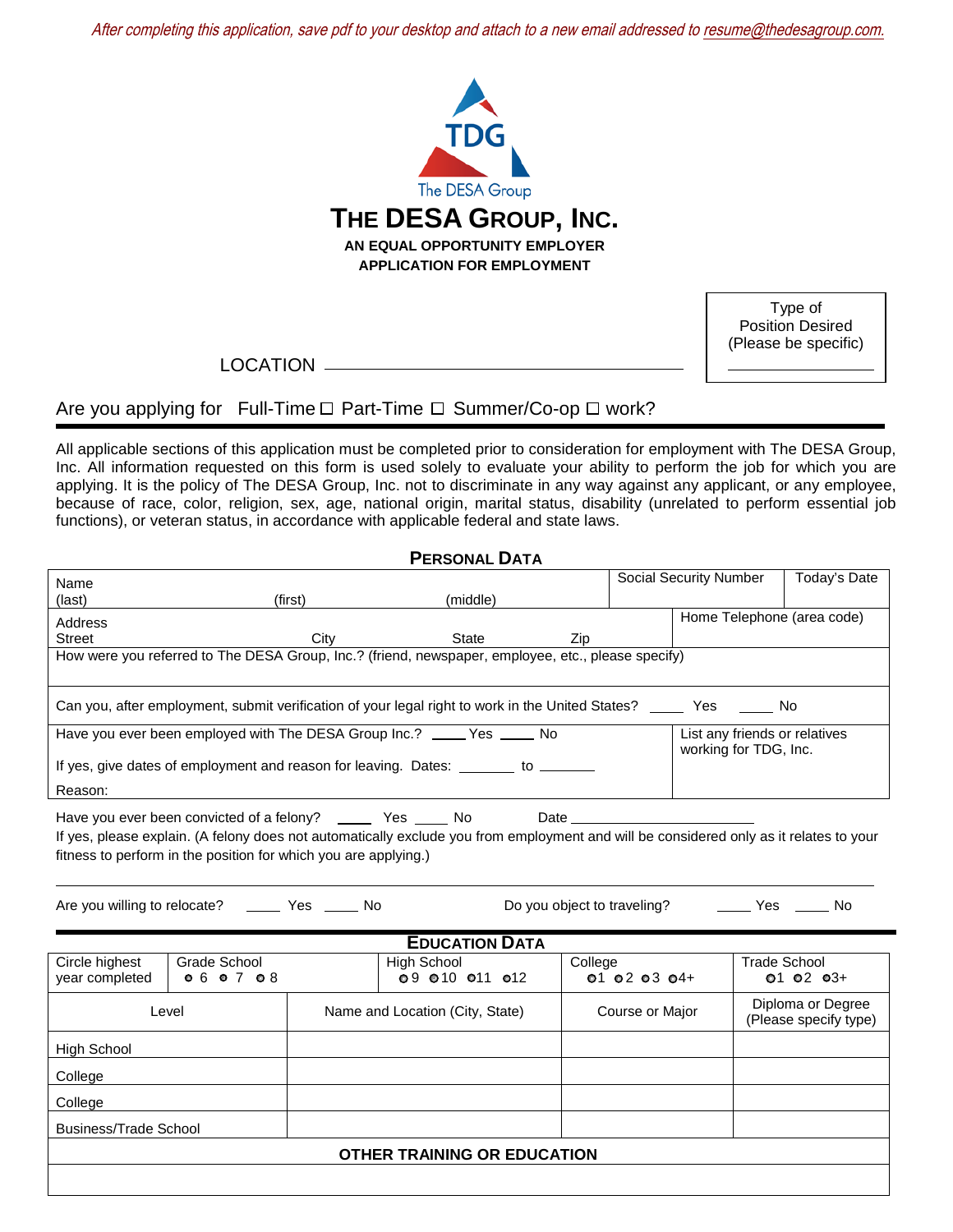### **EMPLOYMENT DATA**

The fact that you have filed this application will be kept strictly confidential and will not in any way be brought to the attention of your present employer without your permission. Please give an accurate, detailed, and complete record of your employment below. Begin with your present position.

Are you currently employed? \_\_\_\_\_ Yes \_\_\_\_\_ No May we contact you at your present employer? \_\_\_\_ Yes \_\_\_\_ No

May we contact your present employer? \_\_\_\_ Yes \_\_\_\_ No

| <b>Current or Most Recent</b> | Dates Employed  |                 |                       |
|-------------------------------|-----------------|-----------------|-----------------------|
| Employer                      | From            | $\overline{To}$ | <b>Work Performed</b> |
|                               |                 |                 |                       |
| Address                       |                 |                 |                       |
|                               |                 |                 |                       |
| Telephone                     |                 |                 |                       |
|                               | Pay Rate/Salary |                 |                       |
|                               |                 |                 |                       |
| Starting/Present Job Title    | <b>Starting</b> | Final           |                       |
|                               |                 |                 |                       |
|                               |                 |                 |                       |
| Supervisor                    |                 |                 |                       |
|                               |                 |                 |                       |
|                               |                 |                 |                       |
| Reason for Leaving            |                 |                 |                       |
|                               | Dates Employed  |                 |                       |
| Prior Employer                | From            | To              | Work Performed        |
|                               |                 |                 |                       |
|                               |                 |                 |                       |
| Address                       |                 |                 |                       |
|                               |                 |                 |                       |
|                               |                 |                 |                       |
| Telephone                     |                 |                 |                       |
|                               |                 |                 |                       |
|                               | Pay Rate/Salary |                 |                       |
| Starting /Final Job Title     | <b>Starting</b> | Final           |                       |
|                               |                 |                 |                       |
|                               |                 |                 |                       |
|                               |                 |                 |                       |
| Supervisor                    |                 |                 |                       |
|                               |                 |                 |                       |
|                               |                 |                 |                       |
| Reason for Leaving            |                 |                 |                       |
|                               |                 |                 |                       |
|                               | Dates Employed  |                 |                       |
| Prior Employer                | To              | From            | Work Performed        |
|                               |                 |                 |                       |
|                               |                 |                 |                       |
| Address                       |                 |                 |                       |
|                               |                 |                 |                       |
|                               |                 |                 |                       |
| Telephone                     |                 |                 |                       |
|                               |                 |                 |                       |
|                               | Pay Rate/Salary |                 |                       |
| Starting/Final Job Title      | <b>Start</b>    | Final           |                       |
|                               |                 |                 |                       |
|                               |                 |                 |                       |
| Supervisor                    |                 |                 |                       |
|                               |                 |                 |                       |
|                               |                 |                 |                       |
| Reason for Leaving            |                 |                 |                       |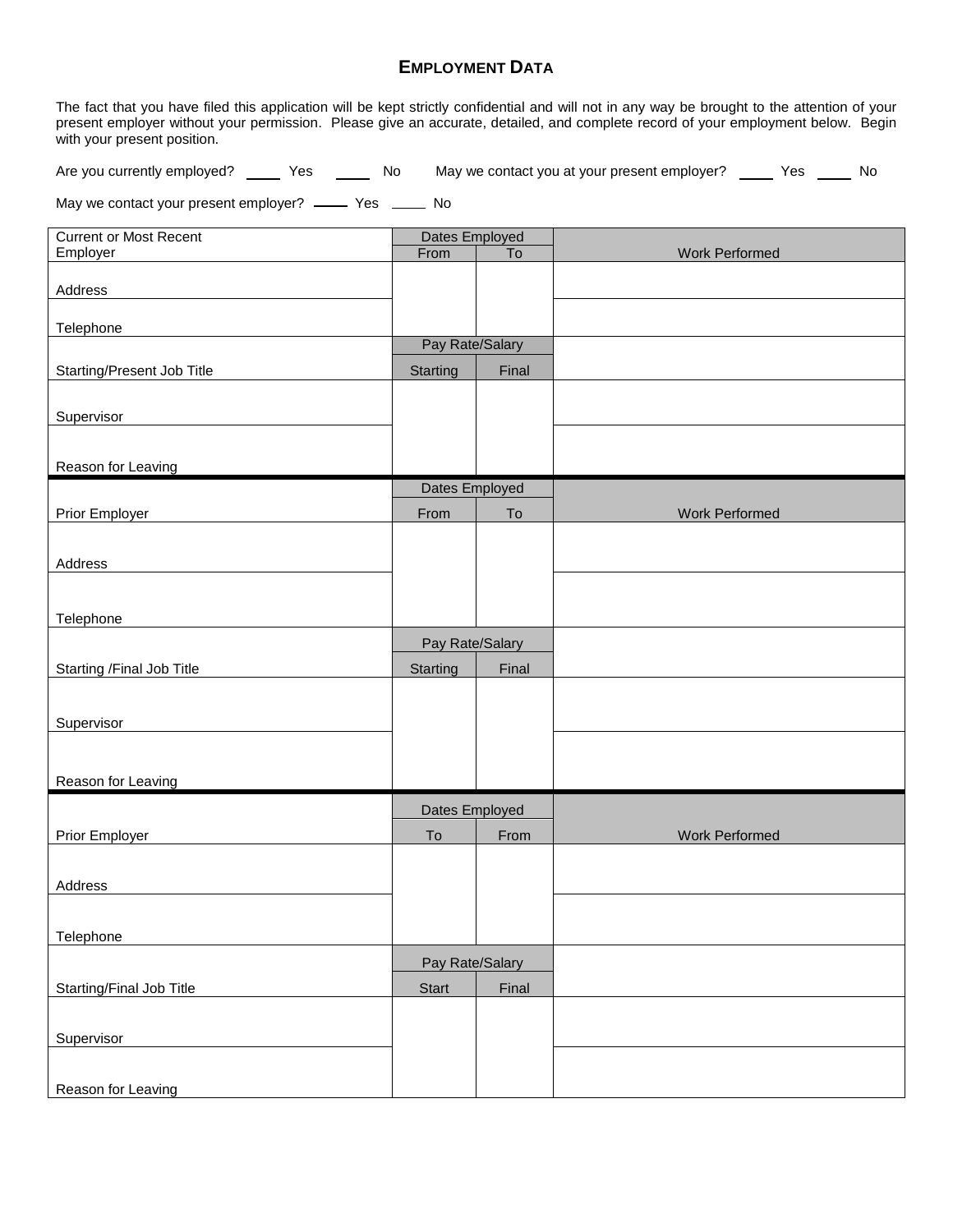If applicable, please explain periods of inactivity of more than three (3) months during your employment history stated on prior page. \_\_\_\_\_\_\_\_\_\_\_\_\_\_\_\_\_\_\_\_\_\_\_\_\_\_\_\_\_\_\_\_\_\_\_\_\_\_\_\_\_\_\_\_\_\_\_\_\_\_\_\_\_\_\_\_\_\_\_\_\_\_\_\_\_\_\_\_\_\_\_\_\_\_\_\_\_\_\_\_\_\_\_\_\_\_\_\_\_\_\_\_\_\_\_\_\_

\_\_\_\_\_\_\_\_\_\_\_\_\_\_\_\_\_\_\_\_\_\_\_\_\_\_\_\_\_\_\_\_\_\_\_\_\_\_\_\_\_\_\_\_\_\_\_\_\_\_\_\_\_\_\_\_\_\_\_\_\_\_\_\_\_\_\_\_\_\_\_\_\_\_\_\_\_\_\_\_\_\_\_\_\_\_\_\_\_\_\_\_\_\_\_\_\_ \_\_\_\_\_\_\_\_\_\_\_\_\_\_\_\_\_\_\_\_\_\_\_\_\_\_\_\_\_\_\_\_\_\_\_\_\_\_\_\_\_\_\_\_\_\_\_\_\_\_\_\_\_\_\_\_\_\_\_\_\_\_\_\_\_\_\_\_\_\_\_\_\_\_\_\_\_\_\_\_\_\_\_\_\_\_\_\_\_\_\_\_\_\_\_\_\_ \_\_\_\_\_\_\_\_\_\_\_\_\_\_\_\_\_\_\_\_\_\_\_\_\_\_\_\_\_\_\_\_\_\_\_\_\_\_\_\_\_\_\_\_\_\_\_\_\_\_\_\_\_\_\_\_\_\_\_\_\_\_\_\_\_\_\_\_\_\_\_\_\_\_\_\_\_\_\_\_\_\_\_\_\_\_\_\_\_\_\_\_\_\_\_\_\_

#### **PROFESSIONAL REFERENCES**

| (Individuals whom you have known in a professional capacity and who are familiar with your qualifications and skills.) |                       |  |  |  |  |
|------------------------------------------------------------------------------------------------------------------------|-----------------------|--|--|--|--|
| <b>NAME</b>                                                                                                            | <b>TITLE</b>          |  |  |  |  |
| <b>COMPANY</b>                                                                                                         | <b>BUSINESS PHONE</b> |  |  |  |  |
| <b>ADDRESS</b>                                                                                                         |                       |  |  |  |  |
| <b>NAME</b>                                                                                                            | <b>TITLE</b>          |  |  |  |  |
| <b>COMPANY</b>                                                                                                         | <b>BUSINESS PHONE</b> |  |  |  |  |
| <b>ADDRESS</b>                                                                                                         |                       |  |  |  |  |
| <b>NAME</b>                                                                                                            | <b>TITLE</b>          |  |  |  |  |
| <b>COMPANY</b>                                                                                                         | <b>BUSINESS PHONE</b> |  |  |  |  |
| ADDRESS                                                                                                                |                       |  |  |  |  |

List membership in technical or professional societies.

Summarize any additional training, experience or education, which particularly qualify you for the position(s) for which you are applying. Include capabilities on any business machines, computer equipment or software.

Note: If applying for a position with The DESA Group, Inc. that will require operating a company vehicle, you must also complete an application supplement describing your driving experience, accident record, etc.